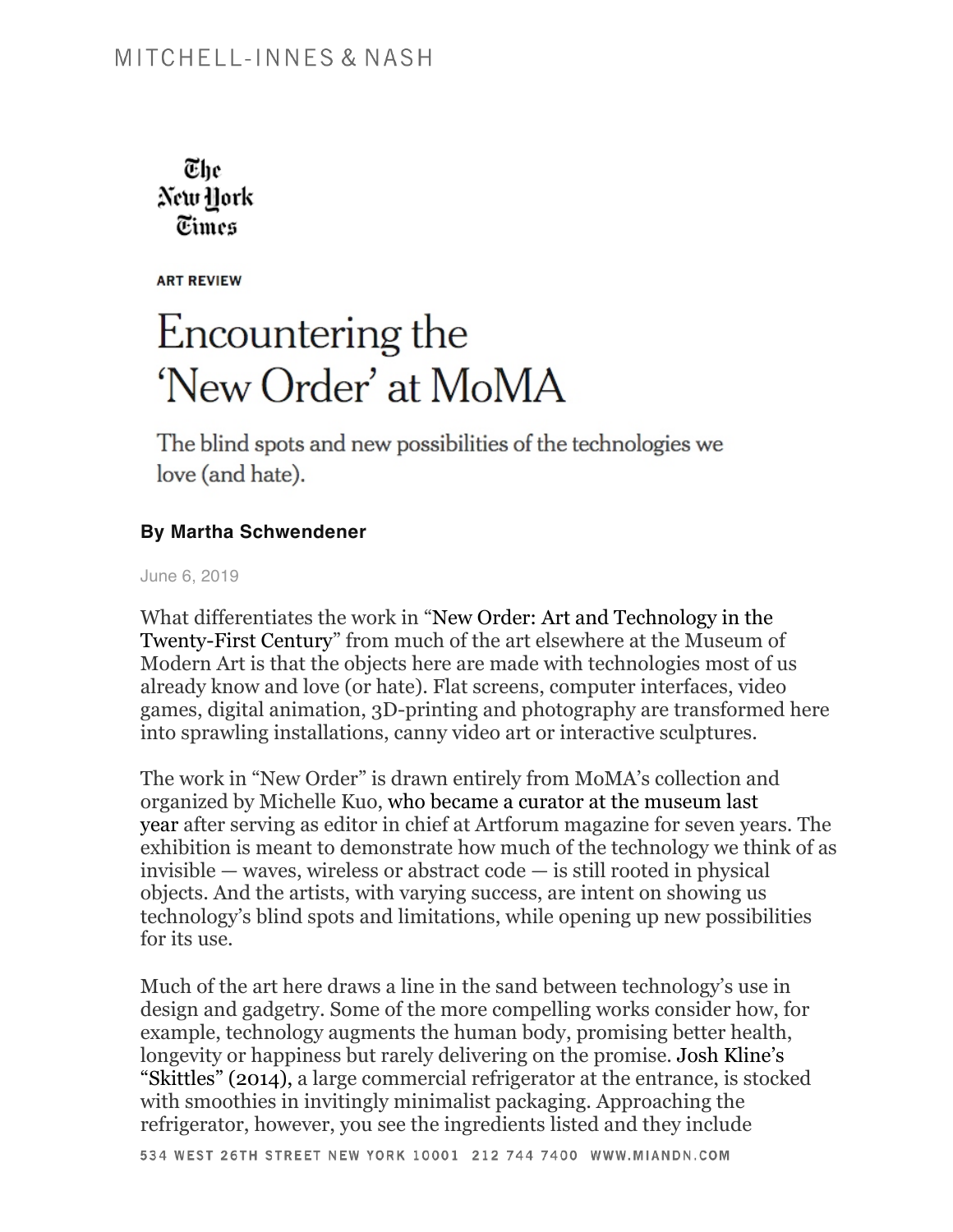indigestible components like chopped-up credit cards, magazines and sneakers, or a toxic cocktail mixing cold medicine, energy drinks, pain relievers and psychiatric medications.

Around the corner, you can jump on two exercise machines and activate Sondra Perry's workstation videos that show her avatar, as well as digital images of J.M.W. Turner's "The Slave Ship" (1840). The juxtaposition injects a discussion of the black body in the African diaspora that's often missing in many technology forums.

Beyond that is Jacolby Satterwhite's neo-psychedelic, gay- and sex-positive animation featuring candy-colored bodies dancing and morphing into other beings, as well as Anicka Yi's somewhat less successful series of vitrines with nickel-plated pins rusting in a bath of ultrasonic gel, simulating human blood. (Ms. Yi's videos, not on view here, engage more effectively than her sculptures with biotechnology and its effect on all species.)

Two of the most significant works, for me, were made a dozen years apart, during a time when imaging technologies developed at breathtaking speed. Harun Farocki's "Eye/Machine I" (2001), a now-classic two-channel video, ultimately considers what will happen when war is waged by "intelligent" machines that read images and make decisions. Tabor Robak's "Xenix" (2013) is a slick and seductive seven-channel work that looks like a blown-up version of your smartphone or desktop and displays such comically banal details as the weather and the contents of a refrigerator. It also shows GPS images and weapons, reminding you of how some technologies in our everyday lives developed out of military systems and the many ways people sacrifice their privacy to join social media or use a Google map. Where Mr. Farocki's work pairs images in a thoughtful, more meditative way, Mr. Robak's reflects the full-force scramble for our attention underway every time we glance at the internet or pick up a device.

Rather than optimism or celebration, "New Order" ripples with the menacing effects and potential pitfalls of new technology, but it could use a larger dose of global thinking. It could have exhibited a greater connection between technology and the physical world with a bevy of recent films and artworks, seen elsewhere, that have highlighted the detrimental effects of manufacturing and electronic waste on the environment. For instance, films about dumping e-waste in Africa has become a genre in itself. As opposed to representing work focused mostly on gadgetry and design, with body-enhancing products, from pharmacology to smoothies, a show about technology and the physical world might also acknowledge the end result of technology-related manufacturing and pollution and their global effect on all of us.